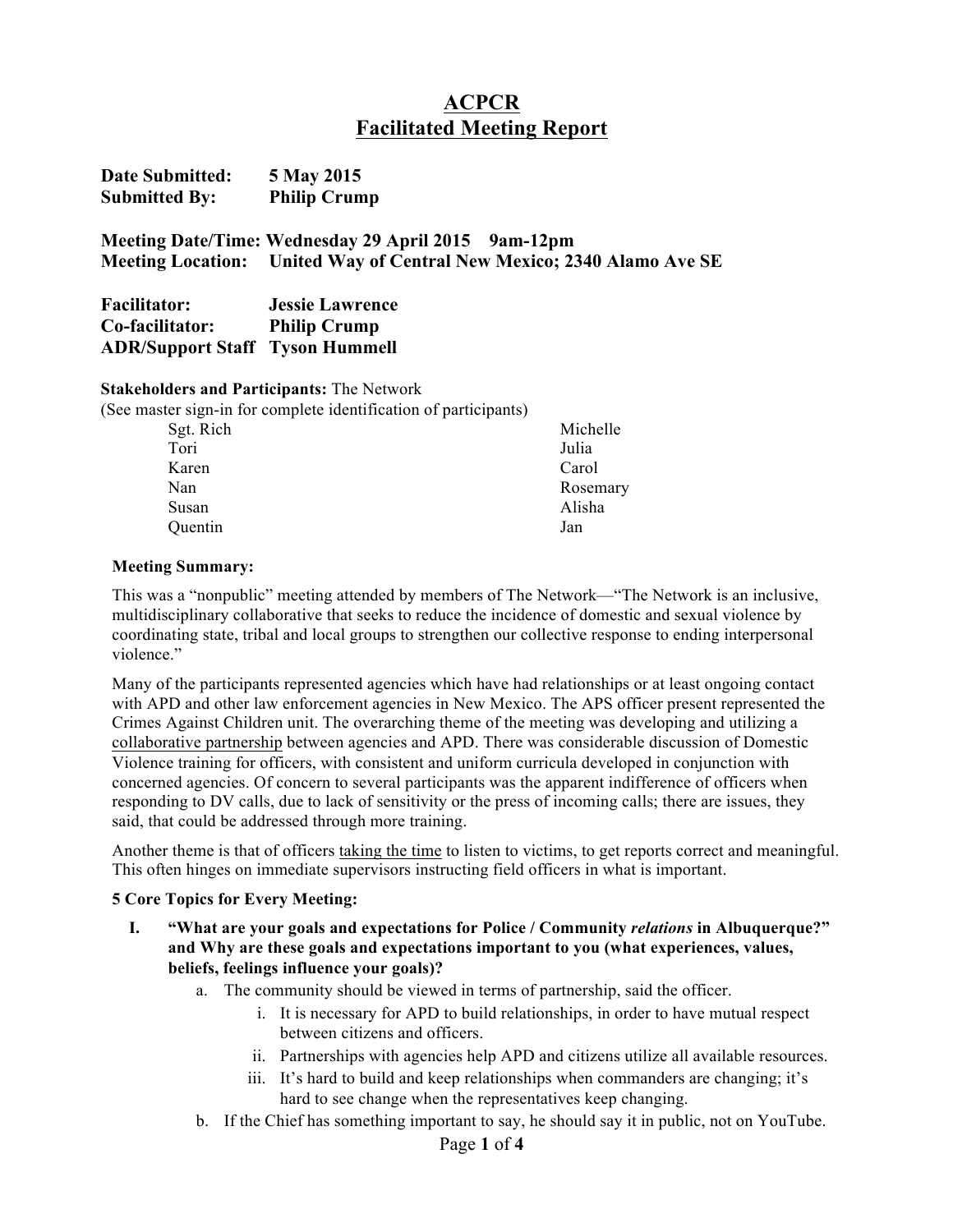- i. People don't know how to use YouTube or want to take the time to watch.
- ii. People don't know whether the Chief is talking—or the Mayor.
- c. It is important for DV victims to know that officers know and care about them.
	- i. Victim relationships are really important, especially for children.
	- ii. Often, victims have had negative things said about them; they need someone who will really sit and listen.
		- 1. APD: I understand the frustration that officers don't spend the time; sometimes, there is another call.
		- 2. There is frustration with lack of time and resources.
			- a. I experienced the frustration ion not being able to follow a case through to prosecution.
	- iii. When police show up, they have to do something that will benefit people, and done with respect.
		- 1. Creating personal safety
- d. A council member suggested making training tapes so people would know how to behave around cops
	- i. It staggered my imagination—making people responsible for how cops behave.
- e. If APD would build bridges to the service agencies, its effectiveness would be enhanced.
- f. As long as there is a belief that law enforcement is better than the community—us vs them—there will be a problem.
	- i. "You just don't understand; you're not a cop…" The Chief of Baltimore Police said that is a false dichotomy.
- **II. "What are your goals and expectations for Police / Community** *interactions* **in Albuquerque?" and Why are these goals and expectations important to you (what experiences, values, beliefs, feelings influence your goals)?** 
	- a. The majority of DV victims say positive things about law enforcement, when officers take the time to talk with them.
		- i. Officers don't have to be experts to help victims.
		- ii. Officers have a duty to create a report that is meaningful, to spend the two extra minutes to talk confidentially about victim's needs.
		- iii. For a woman to pick up a phone and call for help is very difficult—especially when she may get arrested and charged.
	- b. We don't want officers responding to DV calls to simply arrest women and get out of there, when the women appear to be the aggressors.
		- i. This puts women at risk, and then CYFD gets involved, with fewer and fewer kids being taken into custody.
			- **1.** CYFD says here's the safety plan—take the kids here, take them there it happens very quickly
		- ii. Lawyers are uncomfortable defending such a case, even when there is selfdefense.
		- iii. These are women without resources and vulnerable—part-time job, multiple children, young and waiting tables; it becomes overwhelming for them.
	- c. It's better for citizens to understand what the law is—to be aware of the subtleties and nuances of DV.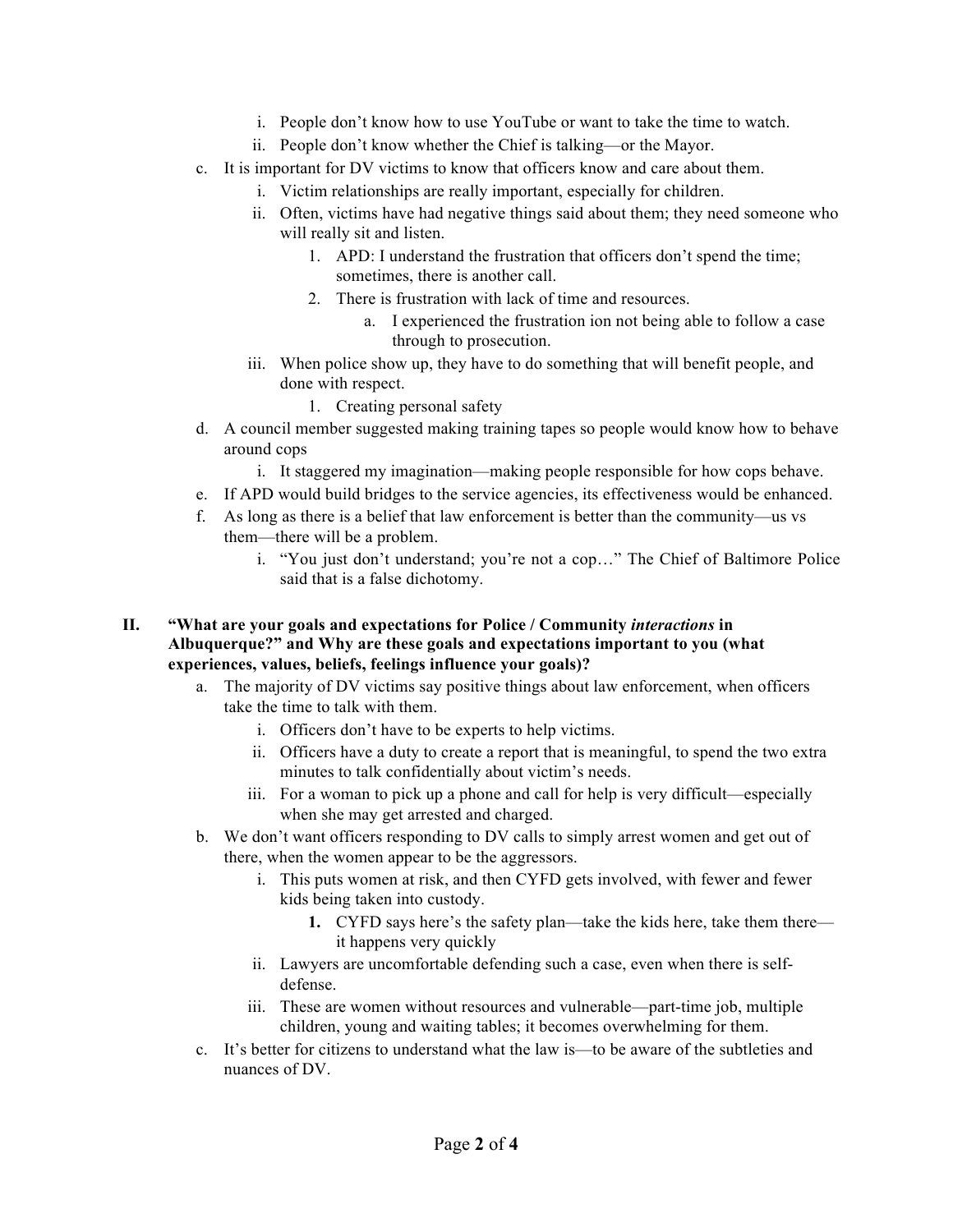- i. The community should have access to knowledge of what DV entails—this is how we train and enforce; this is best practice.
- d. DV signs are very subtle. I appreciate an officer walking into that extremely dangerous situation—dangerous for the victim, dangerous for the officer.
- e. APD: I've seen a shift in police-police interactions—now officers are irritated by bad behavior of other officers.
	- i. It is offensive to those officers who want to keep a good relationship with the community.
	- ii. There is more accountability among each other.
	- iii. Years ago, I'd be called a whistleblower; it would have been dangerous for me.

## **III. "How do you think your goals can best be achieved?"**

- a. Create a DV training collaborative, including agencies and all relevant law enforcement and public agencies.
	- i. Have a statewide training curriculum committee (officers, agencies, etc.) so everyone gets the same training, including how to become a trainer.
	- ii. We need a statewide mandate for funding and training.
- b. What helps is when officers are visible in the neighborhoods.
	- i. Ability to be responsive and take the time necessary.
- c. APD: To effect change, it starts with the immediate supervisor, telling field officers to take the time necessary to get the report properly.
	- i. Supervisors with community-based mentality.
	- ii. The report is important—it is what is going to make things change.
	- iii. There is variation among supervisors—supervisors whom people like and some they don't like.
	- iv. Basically, it trickles down from the top.
- d. The community could impact the development of policy as the department shrinks and has fewer resources, even though community input is at times emotional.
	- *i.* What level and type of care does the community need?
	- *ii.* How is manpower allocated?
- e. Communication is needed—working with providers.
	- i. Too often, officers come in bringing papers—you go to these resources, etc. rather than having a conversation.
	- ii. When detectives don't call back, it sends a message of not caring.
	- iii. Officers are not using the resources available.
	- iv. Once families are supported, they are so much easier to work with.

### **IV. "What are your specific suggestions or ideas?"**

- a. APD: Officers should take time to stop and talk with neighbors between calls, to build relationships
- b. Officers should get child advocate training.
- c. APD: For specialized unit training, rather than mandate, ask for volunteers—those who can be engaged and excited about their work; if they are not engaged, they don't want to learn. We need officers who volunteer and are passionate.